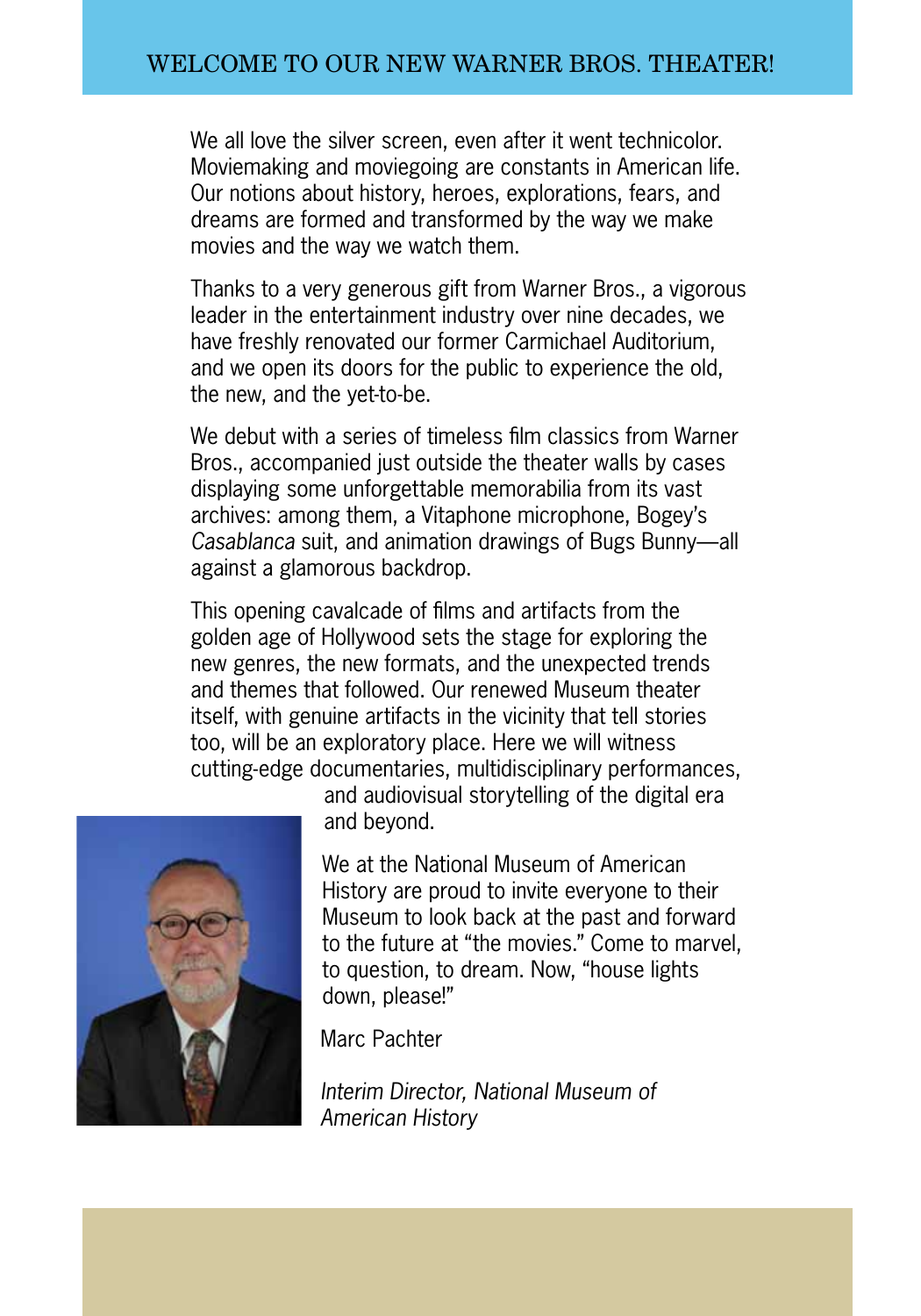### *Casablanca*

Friday, February 3, 7:00 p.m. (ticketed screening) (Dir. Michael Curtiz, 1942, 102 min.)

One of the most beloved American films, *Casablanca*  is a captivating wartime drama of adventurous intrigue and romance starring Humphrey Bogart, Ingrid Bergman, and Paul Henreid. Set in Morocco during World War II, Bogart is a cynical American expatriate living in Casablanca. He owns and runs the most popular nightspot in town, "Rick's Café Américain." An upscale nightclub, it's become a haven for refugees looking to purchase illicit letters of transit that will allow them to escape to America.



When Rick's former lover—who deserted him when the Nazis invaded Paris—Ilsa (Ingrid Bergman), surfaces in Casablanca with her Resistance leader husband, Victor Laszlo (Paul Henreid), Rick is pulled into both a love triangle and a web of political intrigue. Ilsa and Victor need to escape from Casablanca, and Rick may be the only one who can help them.

French poster, *Casablanca* (1942) © Turner Entertainment Co.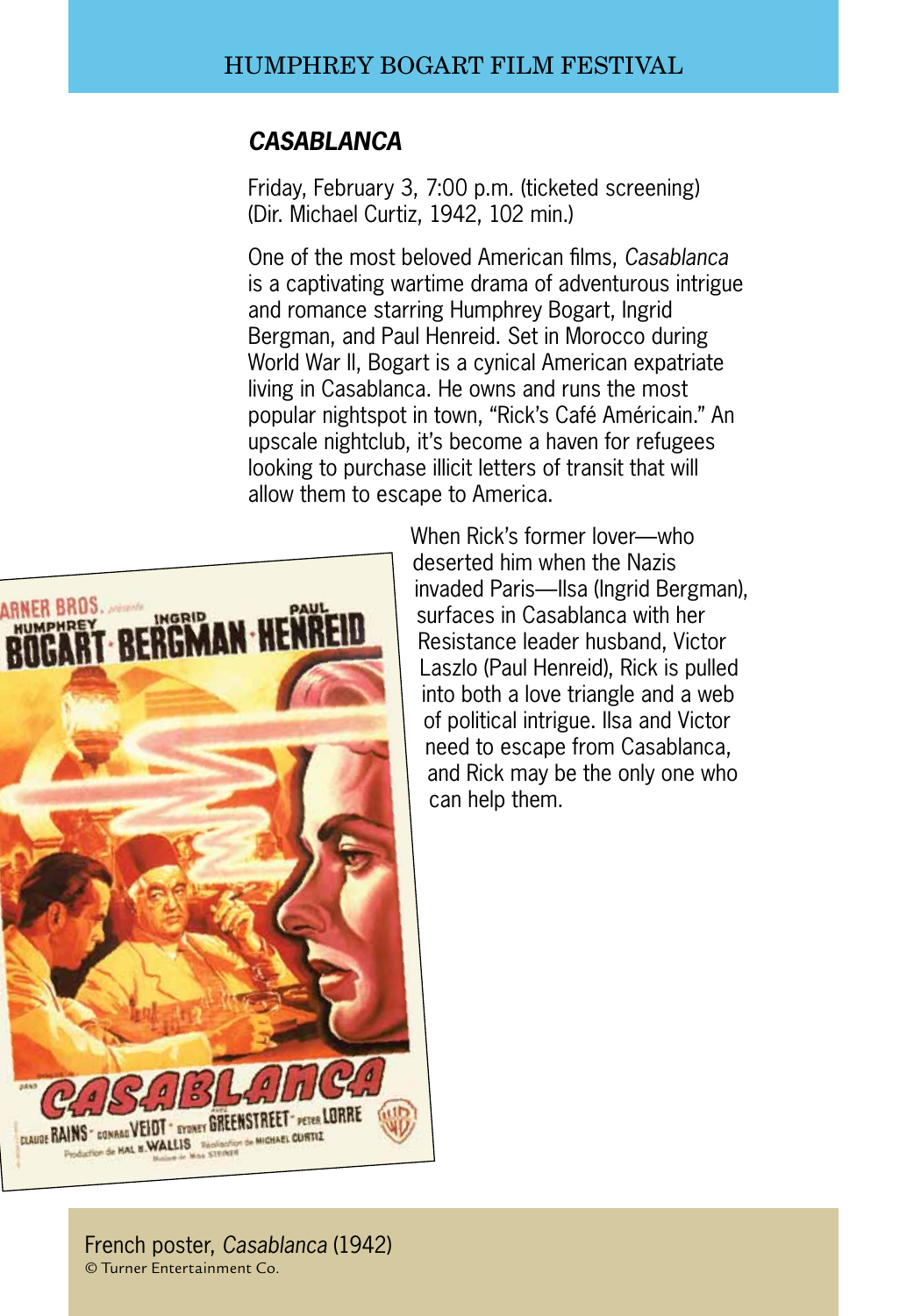One hour prior to each of the following feature presentations, NPR film commentator Murray Horwitz will lead a pre-screening discussion highlighting historical aspects and motifs to watch and listen for in these classic Hollywood movies.

# *the Maltese Falcon*

Saturday, February 4, 2:00 p.m. (Dir. John Huston, 1941, 100 min.)

Adapting Dashiell Hammett's novel, *The Maltese Falcon,* and rendering the film as close to the original story as the Production Code allowed, rookie director John Huston created what is often considered the first *film noir.* In his star-making performance as Sam Spade, Humphrey Bogart embodies the ruthless private investigator who accepts the dark side of life with no regrets. Sam and his partner, Miles Archer, tolerate each other. One night, a beguiling woman named Miss Wonderly walks into their



office and by the time she leaves, two people are dead. Miss Wonderly appeals for Sam's protection, and throughout the movie, murder after murder occurs over the lust for a statue—the Maltese Falcon.

Contrary to most memories, "It's the stuff that dreams are made of," spoken by Bogart, is not the last line in the picture. Immediately after Bogart says that line, Ward Bond, playing a detective, replies, "Huh?"—making that the last line in the picture. *The Maltese Falcon* was nominated for three Oscars, including Best Picture and Best Screenplay, establishing Huston as a formidable double talent and Bogart as the archetypal detective antihero.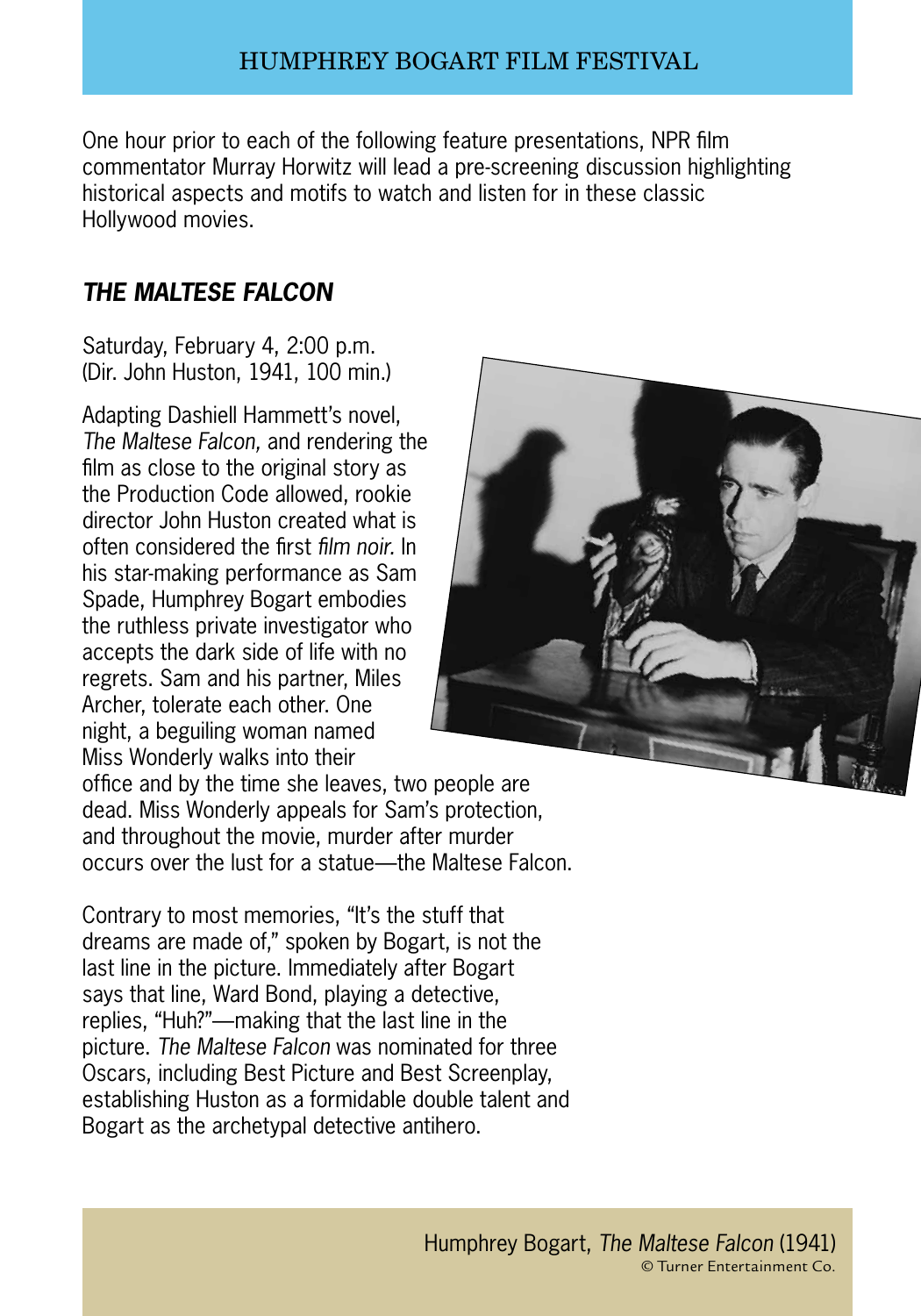# *The Treasure of the Sierra Madre*

Saturday, February 4, 7:00 p.m. (Dir. John Huston, 1948, 126 min.)

Written by Huston as well, this treasurehunt classic begins as drifter Fred C. Dobbs (Humphrey Bogart), down on his luck in Tampico, Mexico, spends his last bit of money on a lottery ticket. Meeting a fellow indigent, Curtin (Tim Holt), they seek lodging in a cheap flophouse and meet a grizzled old man named Howard (Walter Huston, the director's father), who enraptures them with stories about prospecting for gold. Sold on the idea, Dobbs and Curtin agree to let Howard join them in their search for gold. The men are successful in finding gold, but bandits, the natural elements, and greed make their success more difficult than they expected.

*The Treasure of the Sierra Madre* won John Huston Oscars for both Director and Screenplay, as well as a Supporting Actor award for his

father, Walter. Huston became the first to direct his own father to an Oscar, and it was the first instance of a son and father winning in the same year.

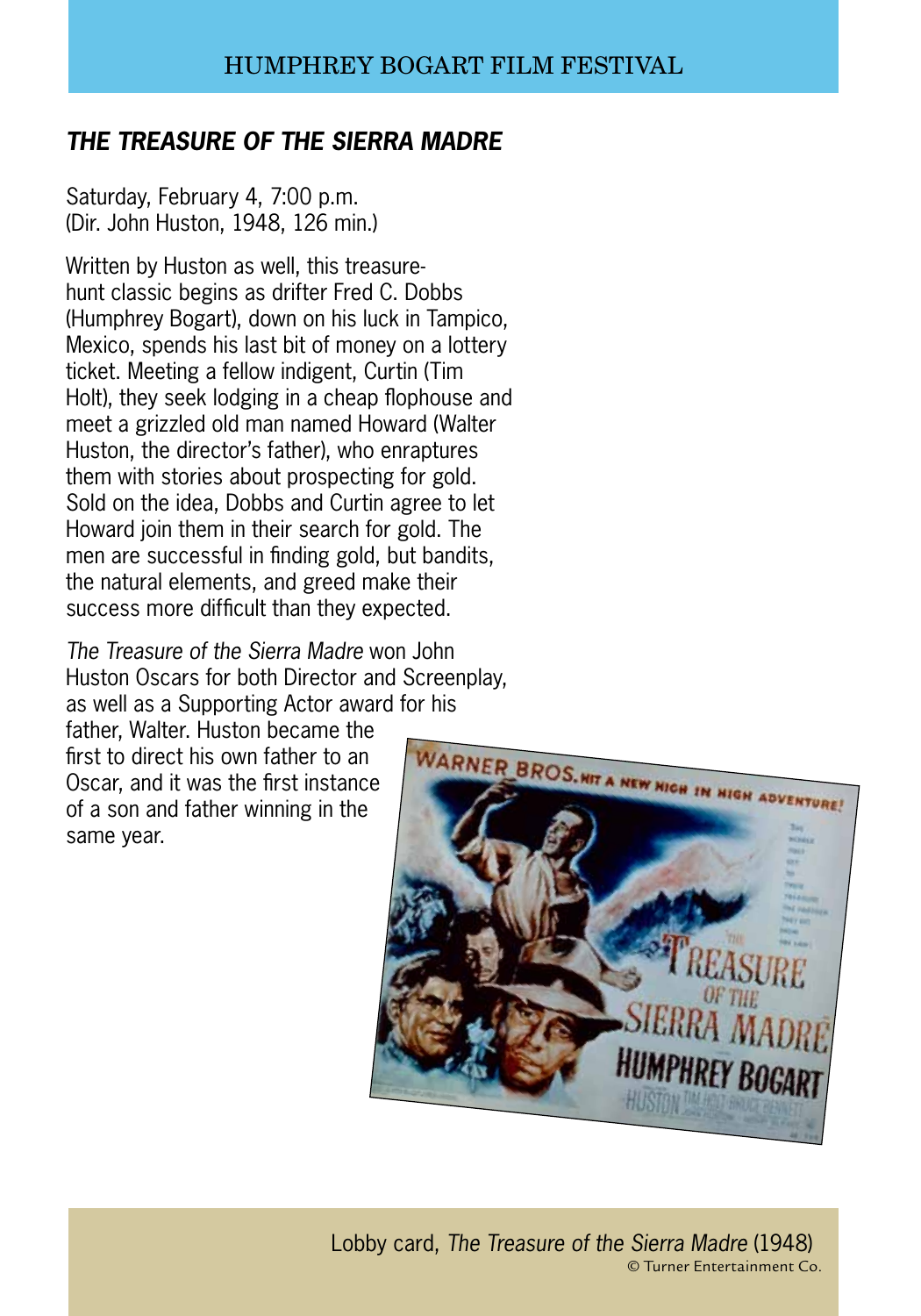## *The Big Sleep*

Sunday, February 5, 2:00 p.m. (Dir. Howard Hawks, 1946, 114 min.)

Howard Hawks directs Raymond Chandler's first novel of an acclaimed series about detective Philip Marlowe. None other than William Faulkner is primary screenplay writer. The film noir classic



features superb acting by Humphrey Bogart and Lauren Bacall in this grand black-and-white thriller.

Private eye Marlowe (Bogart) is hired by the very wealthy elderly General Sternwood to protect his youngest daughter from her own indiscretions. Along the way there is murder, blackmail, car chases, and gun play to deal with. Right in the middle of this complex case, Marlowe finds time to fall in love with his client's eldest daughter (Bacall). Witty dialogue and colorful characters make this a classic among classics in all film genres.

In 1997, the U.S. Library of Congress deemed this film "culturally, historically, or aesthetically significant," and added it to the National Film Registry.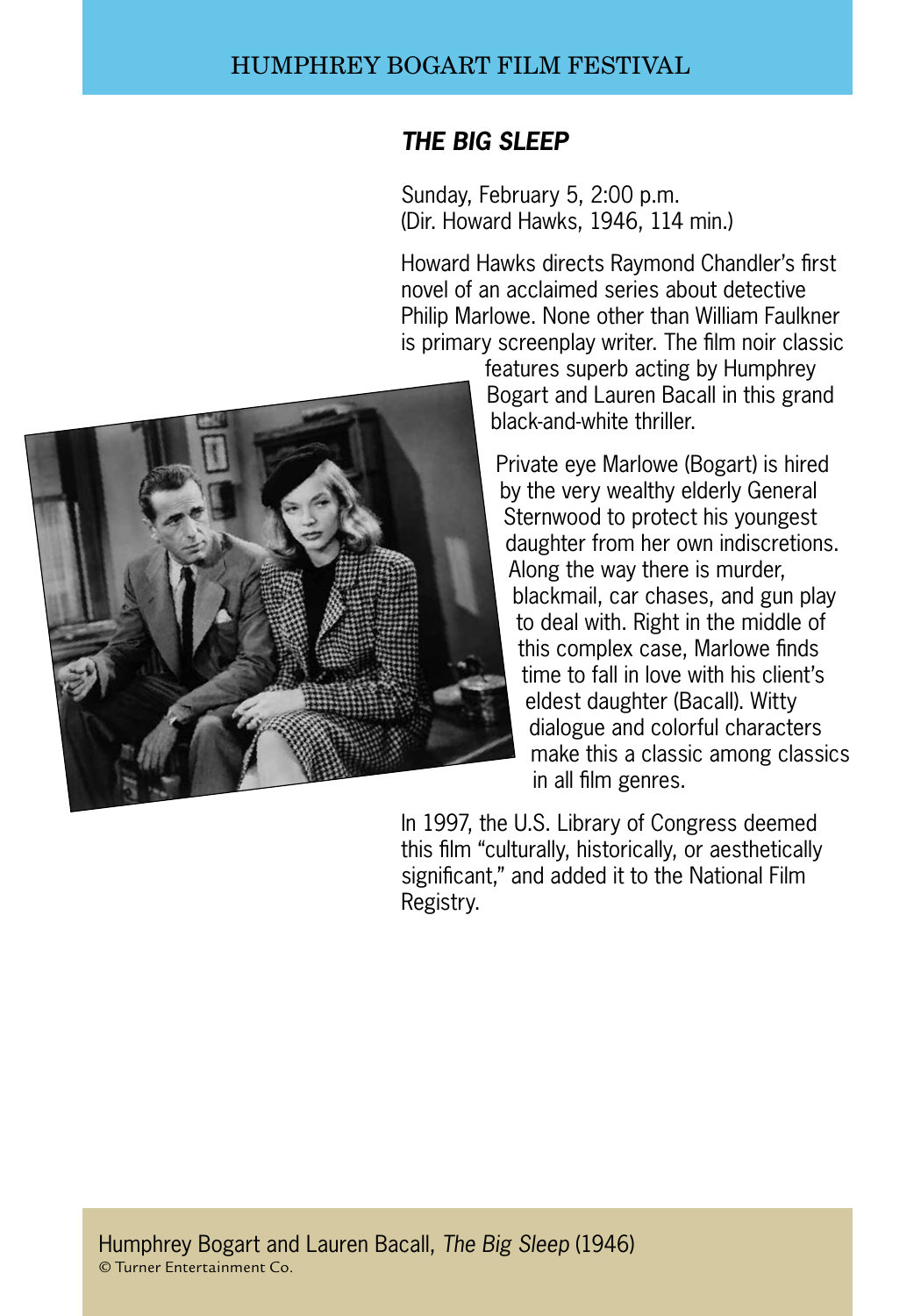### A Note from Warner Bros.

Warner Bros. (WB) Studios was founded in 1923 by the four Warner brothers, Albert, Harry, Jack, and Sam, from Pennsylvania. The studio has changed hands many times over the years and is currently owned and operated by Time Warner in New York. WB maintains operations around the globe and its iconic symbol is recognized in every corner of the world. WB is known for its extensive film library (6,700 films); however, WBTV is the prolific leader in TV production (*Friends, ER, West Wing, Gilmore Girls*), and WB consumer products and animation have reputations as leaders, with brands that



include DC Comics, *Batman, Superman,*  and *Looney Tunes,* to name a few. WB will turn 90 years old in 2013.

WB Studios' CEO, Barry Meyer, has historically had an appreciation for the arts as well as for American history. Mr. Meyer visited the Smithsonian in 2009, and forged a relationship with its National Museum of American History and its then director. Over

the past two years, the Smithsonian, with cooperation from WB, has been renovating the former auditorium and multipurpose entertainment space into a new NMAH theater capable of projecting films in high definition and 3-D. It is named Warner Bros. Theater.

This generous gift from Warner Bros. will allow the Museum to bring both to Washingtonians, as well as to global visitors, new and exciting experiences as we celebrate the art of film. In addition to film screenings, Warner Bros. will open its archives to provide loans of one-of-a-kind artifacts that will be exhibited to Museum visitors. Warner Bros. and the Smithsonian are two iconic institutions that have come together with one goal: to educate, entertain, and enlighten audiences.

Jeffrey Baker

*Executive Vice President and General Manager, Warner Home Video Theatrical Catalog*

The iconic water tower on the lot of Warner Bros. Studios, Burbank, Calif. © Turner Entertainment Co.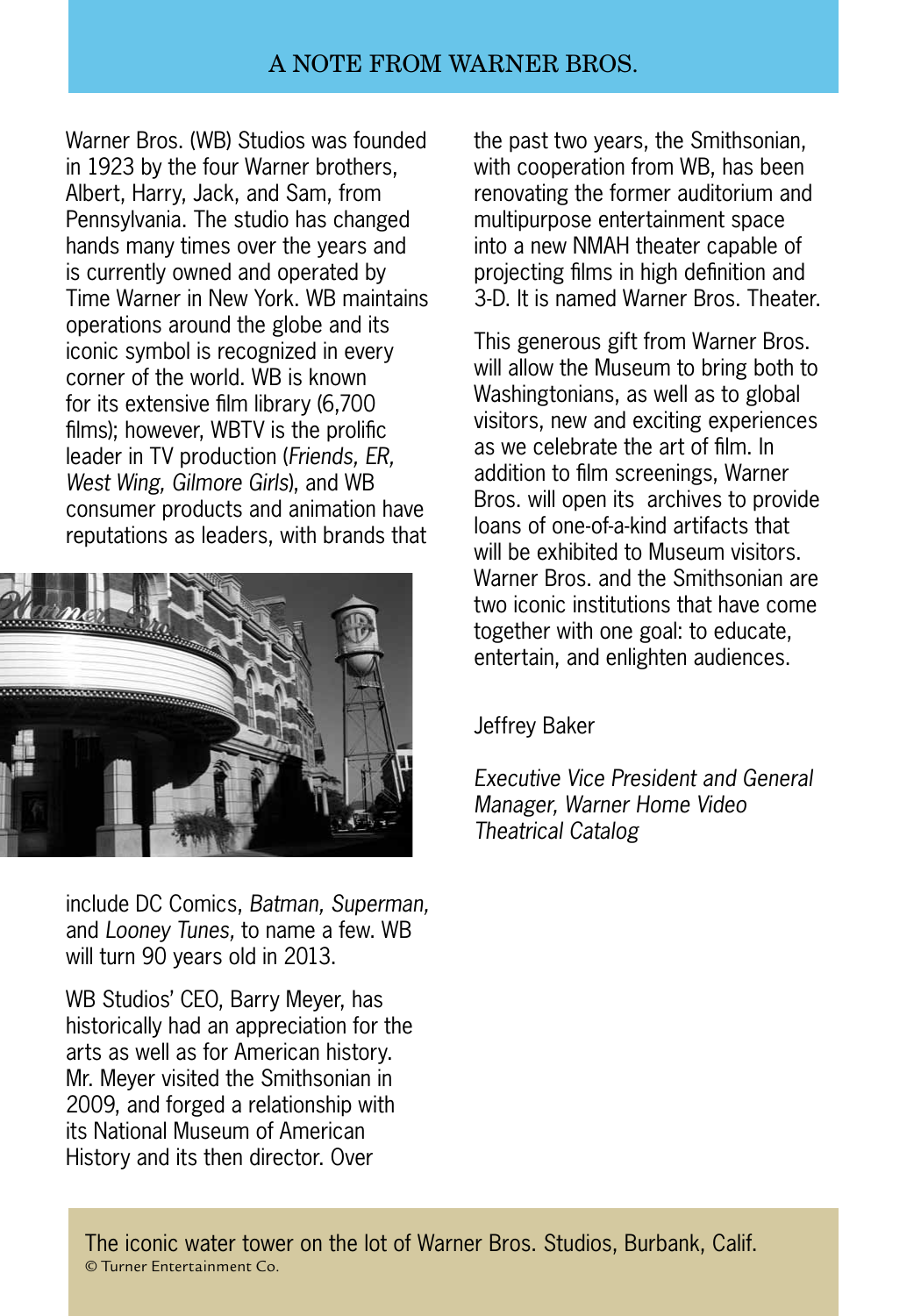The phenomenon of Hollywood motion pictures has had a profound and enduring effect on shaping the American experience, from the bright, rainbow-hued Technicolor optimism and sly show business humor of *Singin' in the Rain* to the morose Civil War–era landscapes and racial politics of *Glory*. With their own brand of native brio, Hollywood movies have informed us about behavior, politics, culture, and technology with their own form of storytelling, offering, as film critic and theorist David Bordwell observes, "intense artistic experiences or penetrating visions of human life in other times and places."

Hollywood movies have also contributed catchphrases that have infiltrated our everyday cultural vocabulary, such as Clint Eastwood's laconic offer, "Go ahead. Make my day," from *Sudden Impact,* and the derisive use of the term *Star Wars* to describe President Reagan's plan of strategic defense initiatives in the 1980s. And they have given us songs, such as the wistful "Over the Rainbow" from *The Wizard of Oz* or the humorous "Hakuna Matata" from *The Lion King*, which act as a soundtrack of sorts for common experiences in our lives that both define and transcend the eras in which the songs were composed.

The Museum's festivals of classic motion pictures recognize Hollywood movies as cultural artifacts, particularly those produced by studios such as Warner Bros., MGM, and others, and their wide-reaching ability to offer both leisure-time entertainment and the powerful communication of ideas. Like works for the stage, the films establish their points through dramatic examples that are rooted in common emotions and situations. Above all, the festivals espouse film critic Roger Ebert's observation, "Every great film should seem new when you see it," conveying a perpetual freshness in its perspectives and visuals.

The screenings in each festival are augmented by authoritative notes by film historians, and are given greater contexts in on-site introductions by arts commentators and film professionals. Accompanying the screenings are displays of objects, from the Museum's collections and the Warner Bros. Archives, in the first-floor Artifact Walls adjacent to the theater. The festivals of films and related objects combine to provide visitors with a unique Museum experience.

Dwight Blocker Bowers

*Director, Warner Bros. Festivals of classic Hollywood films and Curator of Entertainment Collections at the Smithsonian's National Museum of American History*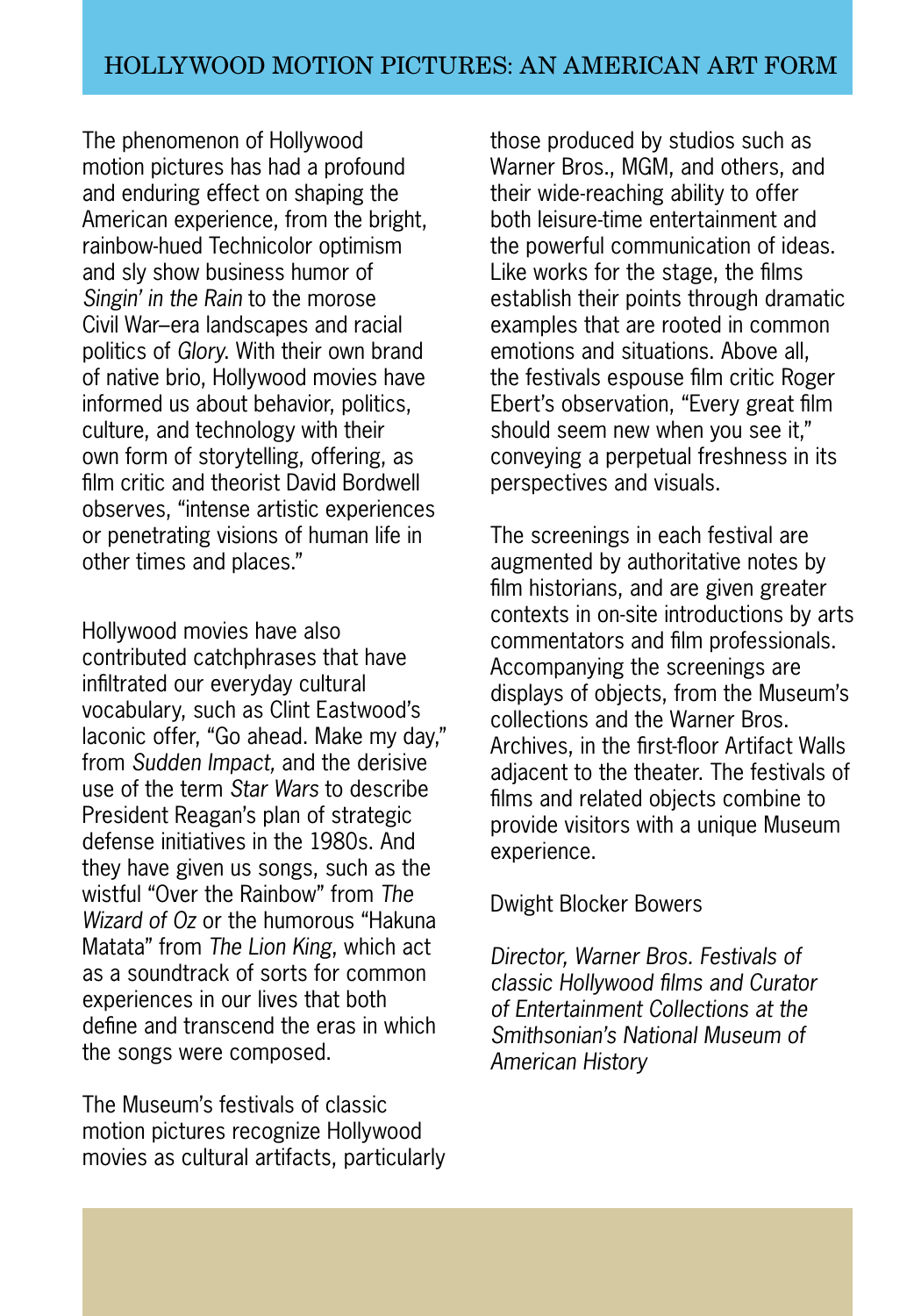It required some time for Humphrey Bogart, journeyman juvenile on Broadway and inconsequential Hollywood actor in more or less forgotten early 1930s movies, to emerge as perhaps the quintessential American movie star of the 1940s and 1950s. He had first appeared on stage in the New York theater as early as 1922 and was rarely, if ever, out of work for very long thereafter. Still it was almost a decade and a half before he made a really strong impression as the gangster Duke Mantee in *The Petrified Forest* in 1935, capped by his appearance in the film version of the play a year later.

But this made him a star in name only. Warner Bros. placed Bogart under contract, but was largely clueless about his appeal. Between 1936 and 1941, he appeared in close to twenty movies—small parts in big films, large parts in routine films—before he began to emerge as something like his recognizable screen self in *High Sierra.* This was largely a matter of misidentification. Because he had played (not entirely comfortably) Duke Mantee, the studio was content to let him play gangsters or, more broadly speaking, "tough guys" in this period. Indeed, it was as a tough guy (a soulful convict released from prison to mastermind one last criminal score) that he finally achieved his breakthrough.

But Bogart was never really tough and

when he tried to be, the results were often ludicrous. He could, however, be sardonic. He could be cynical. He could be moodily romantic. When they let him. Which was not very often. And not for very long.

That's because he was not raised to be a tough guy. Rather the opposite. He was the child of moderate privilege—the son of a society doctor and a mother who was a successful commercial artist. He went briefly to Andover, and served in the navy in World War I. Shortly thereafter, his father lost his money and then died (typically Bogart painfully repaid his debts). Because one of his best friends was the son of an important Broadway producer, William A. Brady, he drifted, without much conviction, into show business, first in backstage jobs, then as an actor. He was, by his own account, polite, mannerly, and highly professional. He was never a stage star in the twenties and thirties, but he was a reliable presence and he got the job in the movie version of *The Petrified Forest* because he had originated the role on stage and because its star, Leslie Howard, refused to make the picture without him.

But thereafter, nothing. Or not much. The years between *The Petrified Forest*  and *High Sierra* were a very mixed bag. Mostly he was, well, yes, tough, in a variety of contexts, including a couple of ludicrous Westerns. His one unabashedly good film of this period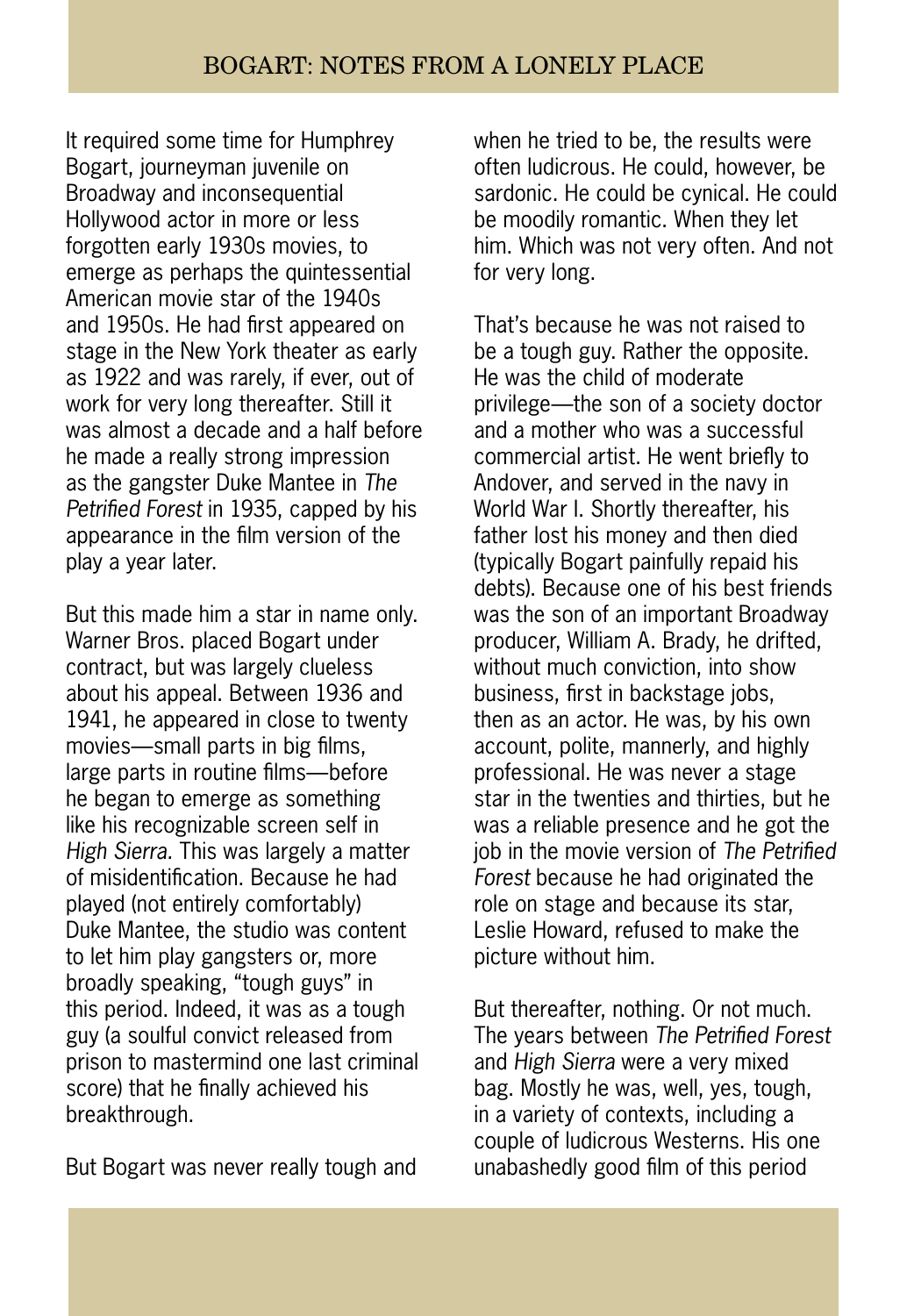was called *Black Legion*—82 minutes long and just a B picture. In it Bogart plays a man called Frank Taylor, a sardonically withdrawn factory worker who is passed over for promotion at work and begins listening to the siren song of a Ku Klux Klan–like organization—darkly populist and rank with nativism and racism. Something in this character spoke to something in Bogart's nature—possibly his sense of still being an outsider—at Warner Bros., and in Hollywood generally. By the end of picture he is a monster of sullenness and a murderer. It is, within its limited terms, an awfully good film, which, like most B pictures, was unsubtle, hard-driving—and essentially unattended at the time. Its reputation has grown only in retrospect. He made seven pictures in 1937, of which only his turn as a crusading district attorney in *Marked Woman*, opposite Bette Davis, was modestly memorable.

Unlike Davis (and Olivia de Havilland and James Cagney), he was not among the king rebels of the always fractious Warner lot. He took his share of suspensions, and he was always alert to roles he wanted to play and made his pleas for them, but on the whole he maintained good relationships with Jack Warner (difficult, at best) and with Hal Wallis, the smooth and intelligent operative who ran the studio very efficiently on a day-to-day basis. Raoul Walsh, the director who was about to enter his life in a brief, but decisive, way, characterized him as "Bogie the

beefer," the kind of guy who tended to complain more about the box lunches on location than more substantive matters.

Mostly, though, he was an isolated figure. He had few friends in the business. His hobbies were sailing (generally alone) and chess, which was more a matter of working out problems by himself rather than playing matches. And drinking the evenings away at Mike Romanoff's restaurant. And, of course, fighting with his third wife, the minor actress Mayo Methot, who was far more deeply alcoholic than he was. At this stage of his career you could argue that he was more famous as one of "The Battling Bogarts" than he was as an actor.

In his essence (and in his mind's eye) he was, I believe, a declassed and displaced gentleman. If his life had worked out as planned, he probably never would have been an actor something less raffish might have been more to his liking. Certainly he would not have been, circa 1940, a fringe movie star, vaguely, but not very rebelliously, doing roles his studio carelessly handed him. What he needed was some luck. Which suddenly began to change.

In 1939 he starred opposite Cagney in *The Roaring Twenties* for Walsh, and was terrible in it—particularly in a scene where he was called upon to snivel for his life. Bogart was never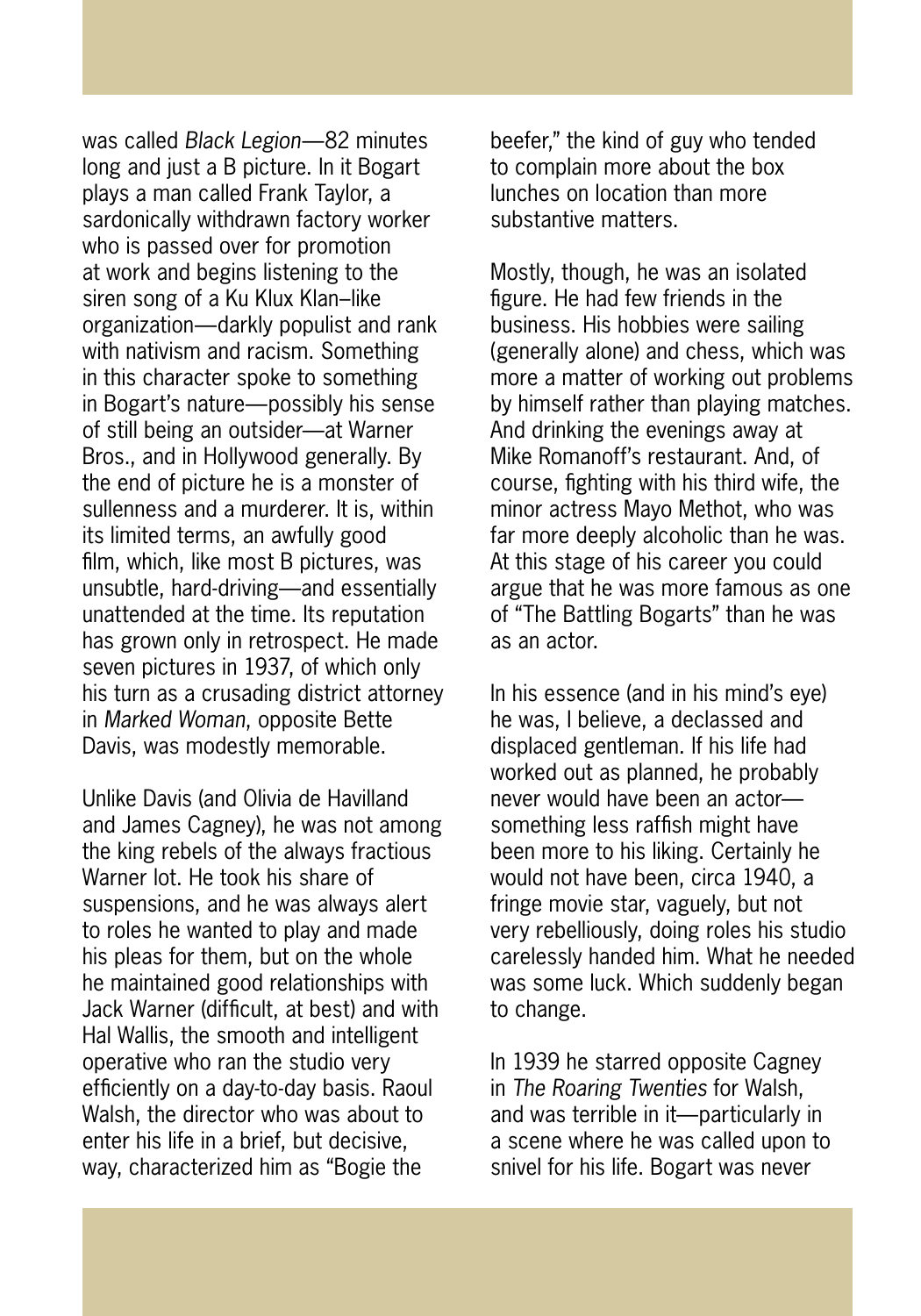very good at the extreme edges of behavior—cowardice, for example, or farcicality. He needed to be grounded at the center of his dour and depressive nature—watchful, reactive, unhappy in some largely inexplicable way. In 1941, Walsh had just the thing for him. It was called *High Sierra*, and it was based on a novel by the expert and still underappreciated crime novelist, W. R. Burnett. It is about a gangster, Roy "Mad Dog" Earle, paroled from prison to mastermind one last heist, on the proceeds of which he hopes to go straight. Wearing a comically hideous prison haircut, determined not to surrender himself to Ida Lupino (and her winsome dog), he is a marvel in the picture. There is something resigned yet brave in his manner. It's as if he knows his story is bound to end badly, but he is determined to play it out, maybe hoping against hope that he will catch a lucky break—the "crash-out" he keeps talking about—and which his death ironically provides.

It is a quiet, commanding performance. It signals that if you put this guy at the center of a movie, instead of at its fringe, something extraordinary might happen. The picture was a hit. And nine months later he achieved the authentic stardom he had been for so long denied—another kind of crash-out, if you will.

Warner Bros. had made *The Maltese Falcon* twice before, once rather well, once quite poorly. Now John Huston,

who had settled down as a sceenwriter after an adventurous and wandering young manhood, wanted to direct and Howard Hawks, for whom he had written, told him not to get fancy: rely on the novel's snappy text, cast it well, and you'll be fine, the director said. Much, if not most, of the film's very good dialogue came over directly from the book. The casting could not have been improved, particularly Mary Astor as Brigid O'Shaughnessy, that congenital liar and slyest of sexpots. I believe that this is the best portrayal of a totally duplicitous female in the history of screen acting. But Sydney Greenstreet's rumbling menace and bonhomie is great, too, and Peter Lorre's hysterical homosexual is also a treat. Bogart, caught in the middle of their half-mad schemes to find the eponymous falcon and convert it to untold riches, strikes a perfect note of balance. He is ever the bemused cynic—though he is also a man of more principle than he lets on until the end.

*The Maltese Falcon* is not a flawless film. It's a rather cramped picture, imprisoned in a succession of dull apartments and offices, with what action there is—very little, truth to tell—staged no more than adequately. That doesn't matter too much, given the cast and their lines. And the chance it gives Bogart, at long last, to establish a screen character—a man at first perceived as standing in ambiguous relationship to conventional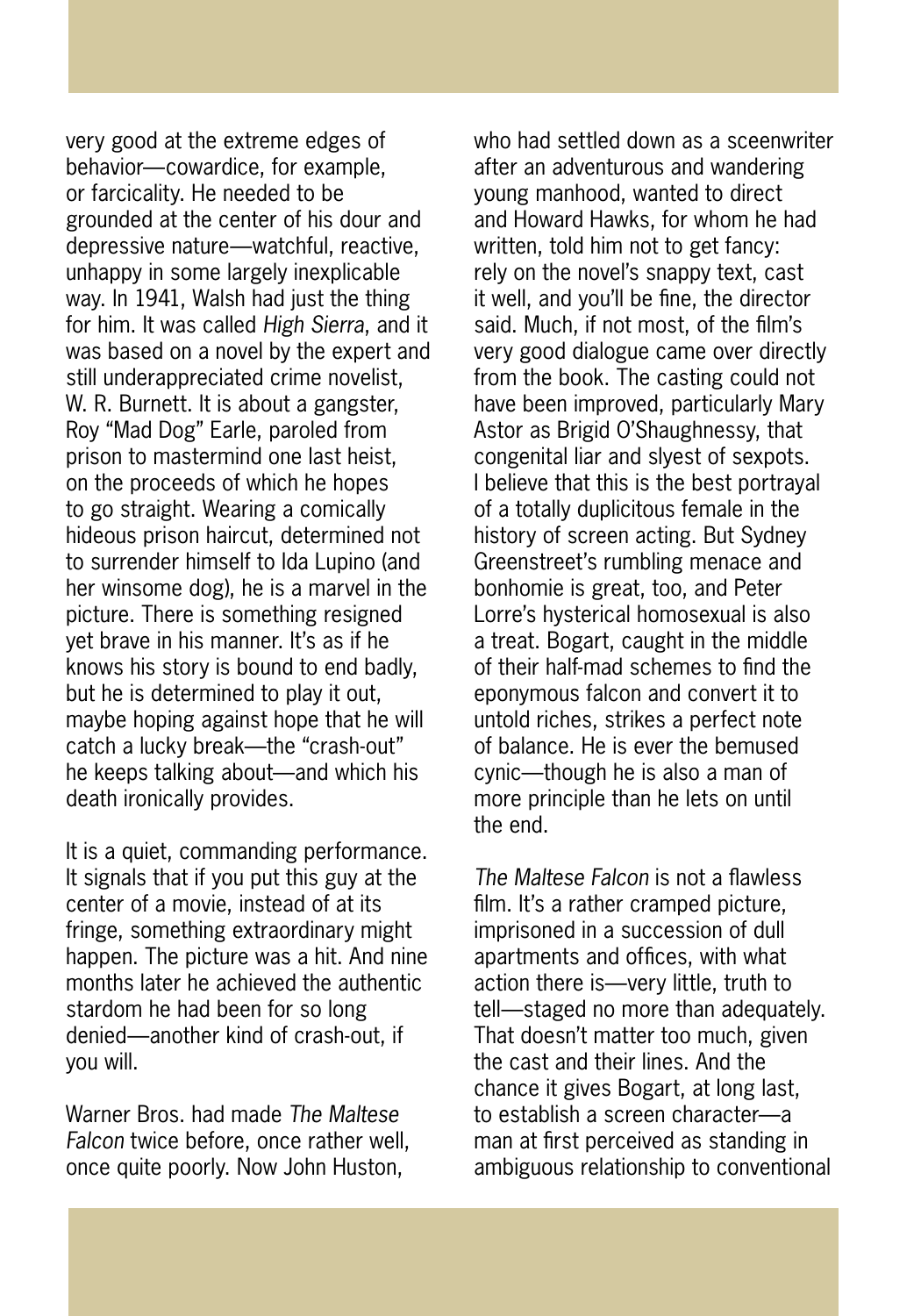morality, but in the end rallying firmly to righteousness.

Now, he was a star—no question about it—which Bogart defined simply: "You have to drag your weight at the box office and be recognized wherever you go." *Casablanca,* coming a little over a year (and three pictures) after *Falcon,* confirmed that status. You could say that it is a sort of *Falcon* with production values. Some of the same supporting cast (Greenstreet, Lorre), were present, but with the splendid addition of the great Claude Rains and, of course, Ingrid Bergman, walking into Rick's Café and causing all sorts of romantic grief for its proprietor, who has troubles enough without her popping up—lost love, lost causes, that sort of thing. It's perfect nonsense, of course. But in its moment, a year after America's entrance into World War II, it was also perfectly, if accidentally, judged. We needed to be reminded that a great war demanded great sacrifices, and that it was all right for a a certain romantic rue to attend those efforts.

Bogart was more than ready for the part (though he murmured that he could not imagine anyone giving up Bergman's melting sexiness, no matter what grand geopolitical cause was at stake). He had, I think, an unassailable point: The movie has to mobilize him for righteousness, let him become a symbol for the larger mobilization of America's fighting spirit. And he's

awfully good in the role—appraising, a little bitter, and dryly humorous, too. But the film's largest gift to Bogart was to grant him the hint of a backstory the suggestion that he had done certain services for the cause of liberal democracy—maybe something like gun running—in the years before the formal outbreak of World War II. And that for some reason, that had not worked out too well for him.

*Casablanca* sealed his stardom, which was, come to think of it, an unusual one. He was forty-four when he made the film, rather old for such annunciations—short, balding, and not obviously heroic in attitude. He hints at some American reserve amidst all the gung-ho, get-it-done, spirit that was the official attitude toward the war effort. It began a truly remarkable run of pictures—relatively short as these things go (he was only 15 years from his premature death at age 58 in 1957)—but blessed in the choices he made. Every two or three years, in among the many routine (though often enjoyable) films, he managed to appear in something truly memorable.

This run began in 1944, with *To Have and Have Not*. It was a project that Howard Hawks initiated, having informed his friend Ernest Hemingway that he, Hawks, could make a decent movie out of even Hemingway's worst novel, which he thought this one was. He liked Bogart's "insolent" quality, a trait he judged previously insufficiently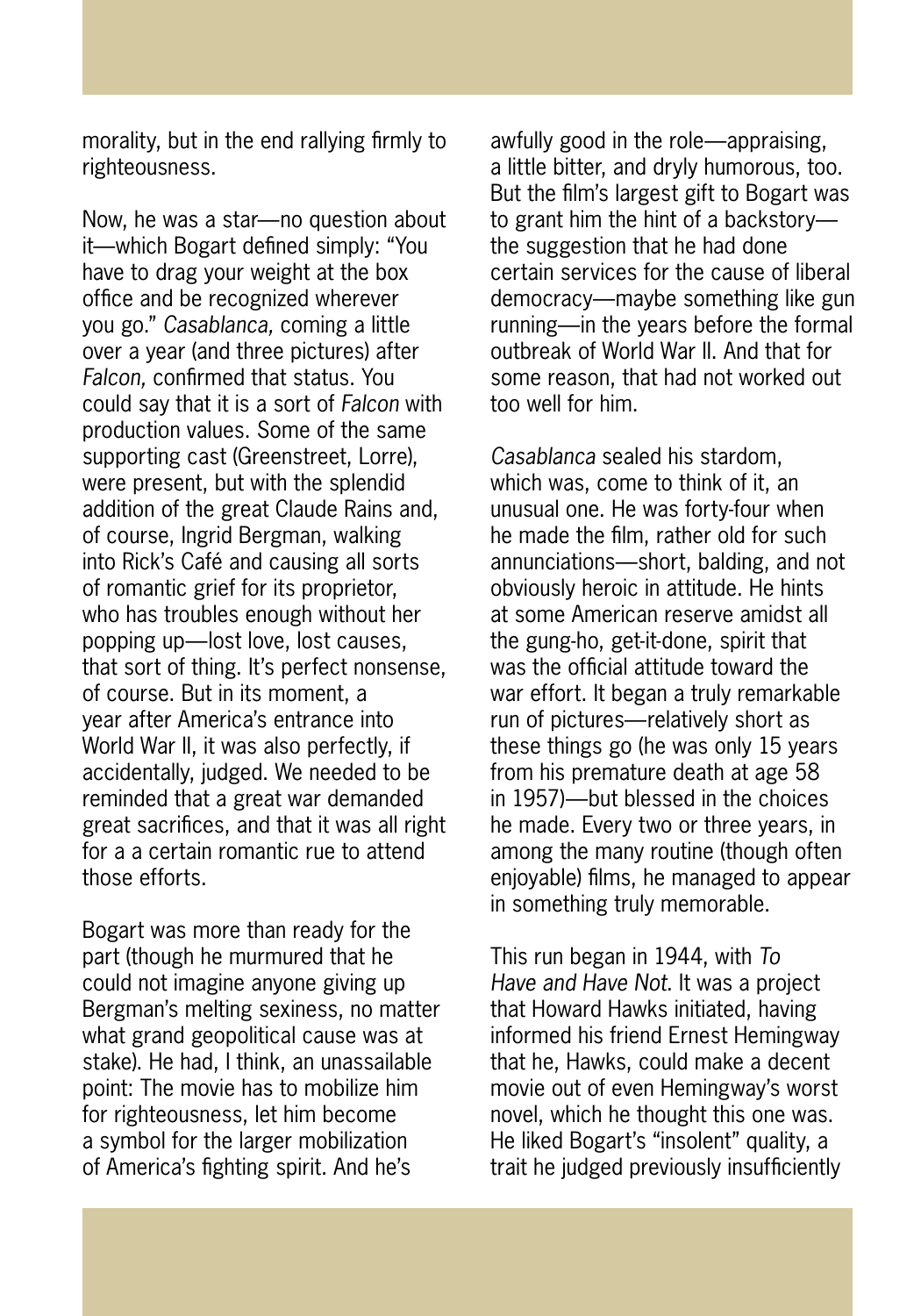exploited. He also had under personal contract a nineteen-year-old sometime model named Betty Perske, whom his wife had urged upon him after seeing her on a magazine cover. He brought her west, renamed her Lauren Bacall, and soon had her shouting lines into the ether on Mulholland Drive to deepen her voice. In the event of the movie, she turned out to match Bogart in insolence. She was some 25 years younger than Bogart, which turned out not to matter much. They quickly fell in love and quickly fell into anguish as well: What to do about the inconvenient Mayo Methot? Love, of course, found a way, though not without a deal of dithering. And the film turned out to be good, though it shared with Hemingway's novel not much more than a title.

A sequel was ordered up—*The Big Sleep*, based on the classic Raymond Chandler private-eye novel. It was a more troubled production—many rewrites—but in the end it was an excellent and amusing film. You could see that the stars were in love—and their badinage was absolutely firstclass, the situations and dialogue fresh and surprising. Like a visit to a bookstore where Bogart impersonates a swishy bibliophile to Dorothy Malone's coolly eager clerk, and, immortally, a conversation between him and Bacall in which horse racing becomes a sexual metaphor (how they slipped that one by the censors we'll never know).

Thereafter, Bogart essentially darkened his screen character, a development that has not, I think, been sufficiently remarked upon. Take, for instance, 1948's *The Treasure of the Sierra Madre,* in which for the first time, as Fred C. Dobbs, he unlooses a previously unsuspected paranoia. It's a tale of gold-mining in the Mexican mountains, with director John Huston's father, Walter, doing a goatish, hugely comic, Oscar-winning turn as a veteran miner while Bogart noisily, effectively slides into madness.

Two years later, he delivered what I think is his greatest performance as Dixon Steele, in Nicholas Ray's *In a Lonely Place.* He is a successful screenwriter, nursing an anger that is only partly hidden, and the source of which is never explained. One night his agent brings him a book, the adaptation of which can be his if he can, overnight, read and get a fix on it. A woman in the bar where they meet has read the thing and offers to help him understand it enough to get him through a meeting with the producers. She, alas, is murdered and Steele is the leading suspect. Meantime, he has actually fallen in love with a woman in his apartment complex (the excellent Gloria Grahame), and in the film's sunny middle passage we are led to believe that she may reform him. This, naturally, is a false hope, but there is nothing false in Bogart's work, which is beautifully measured. In the movies, anger is a temporary emotion, usually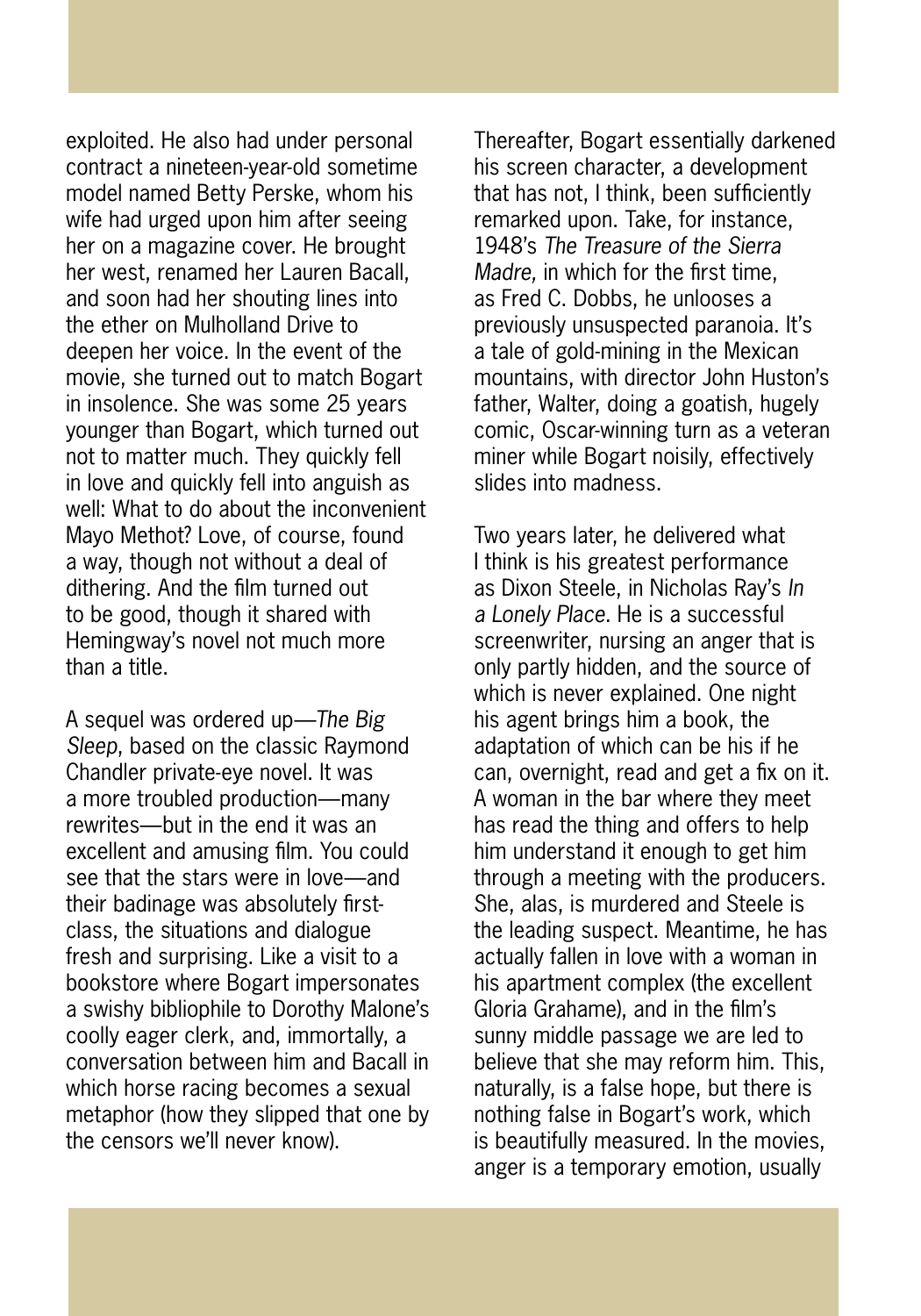engendered by obvious causes, it is the business of the story to rectify. It is never—in leading men particularly simply allowed to fester and then lash out. In this film it does. As played by Bogart, Dix Steele's mysterious, brooding, and psychopathic ragefulness, surfacing in a naturalistic setting, tells us that something akin to it must have been present in Bogart all along.

Not that the actor cared to talk about it. Acting was one of the many subjects he didn't like to discuss. In his home, around that time, Bacall had a sign printed and prominently displayed which read: "Danger: Bogart at work. Do not discuss politics, religion, women, men, pictures, theatre or anything else." That pretty much covered his many reluctances.

*In A Lonely Place* was not a particularly successful film in its time, and it is still generally undervalued. Bogart never seemed to care about that (one searches mostly in vain for his opinions about most of his films). But he was far from finished with his actorly exertions. A year later he was working, on location, in *The African Queen*, opposite Katharine Hepburn, with John Huston directing. It was probably his most successful film, and he finally won his Oscar for it.

It's a redemptive comedy—his Charlie Allnut recovering from drink and general disarray, her Rose Sayer from

stiff-backed sexual repression—and quite funny in its roughneck way. A couple of years later he was much more smoothly sophisticated in *Beat the Devil* as Billy Dannreuther. The plot has him mixed up with a comically inept group of con men in a somewhat improvised script by Truman Capote, directed by Huston. Shot in Italy, it was a notable flop, with Bogart pretending he did not know what it was about. Through the years, however, it became a kind of cult favorite, one of those sly dead pan comedies that actually evokes a sense of discovery every time you reencounter it.

A year later, Bogart gave his final great performance as Captain Queeg in the screen adaptation of Herman Wouk's mighty best seller, *The Caine Mutiny.* In it he is required, under the relentless questioning of José Ferrer's navy lawyer, to crack up on the witness stand when he is questioned about how he was relieved of command of the eponymous mine sweeper in the midst of a storm. It is, perhaps, Bogart's most openly manic performance, as, ball bearings clacking in his hands, he relives his loss of control under pressure.

On the night he won his *African Queen*  Oscar, his wife reflected, "Bogie had everything now—a son, another child on the way, an ocean racing yawl, success, and the peak of recognition in his work." That was in 1952 and for the next four years, he made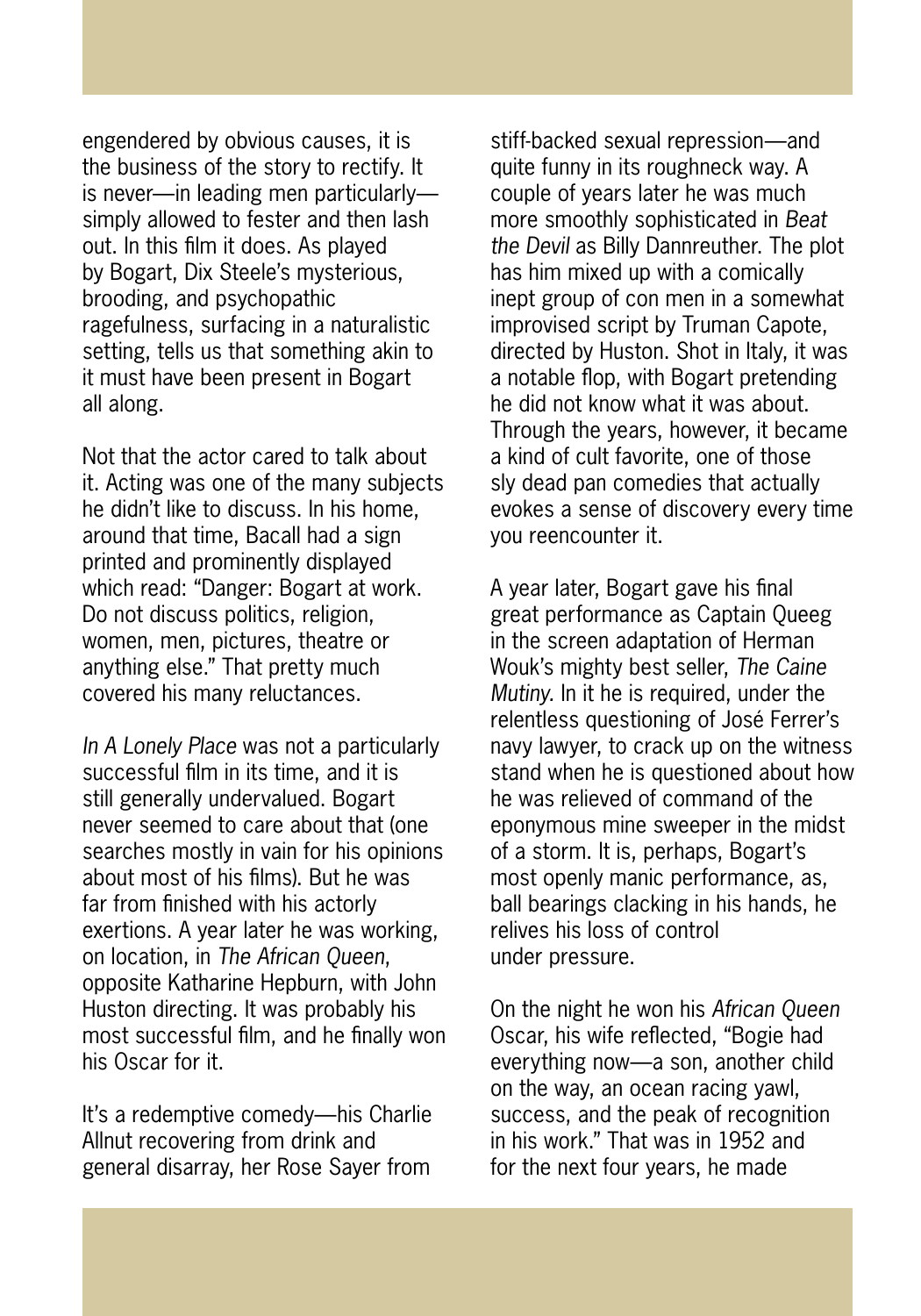six mostly acceptable films that did nothing to diminish his stature. He was, comparatively speaking, quite a young man. There was no reason to suppose that he had anything but years, perhaps decades, of more success ahead of him.

But early in 1957 he was dead from cancer of the esophagus. There is much testimony to his gallantry in death. Almost every afternoon he was dressed and wheeled down to meet his many visitors, drink in hand, eager for news and gossip about the industry. There was no sign of self-pity, just a slow wasting away of his body, never of his spirit. He was dying as a gentleman, displaced or not, must. Without complaint. With dignity. With his emotions under control and with thoughts spared for the feelings of friends and loved ones. He was perhaps more in touch with his essence, clinging to it, believing in it, than he had ever been. He would let no one down, least of all himself.

He died in his sleep on January 14, 1957.

Richard Schickel

*Author of 35 books, among them definitive biographies of D. W. Griffith, Elia Kazan, and Clint Eastwood. He is also the director and writer-producer of a similar number of television documentaries, most of which are studies of movie people and movie issues. He has been a film critic since 1965, first for* Life, *then for* Time, *and currently for the blog,* Truthdig. com. *His study of the films of Steven Spielberg will appear in fall 2012. He is working on a television program about Clint Eastwood's directorial career.*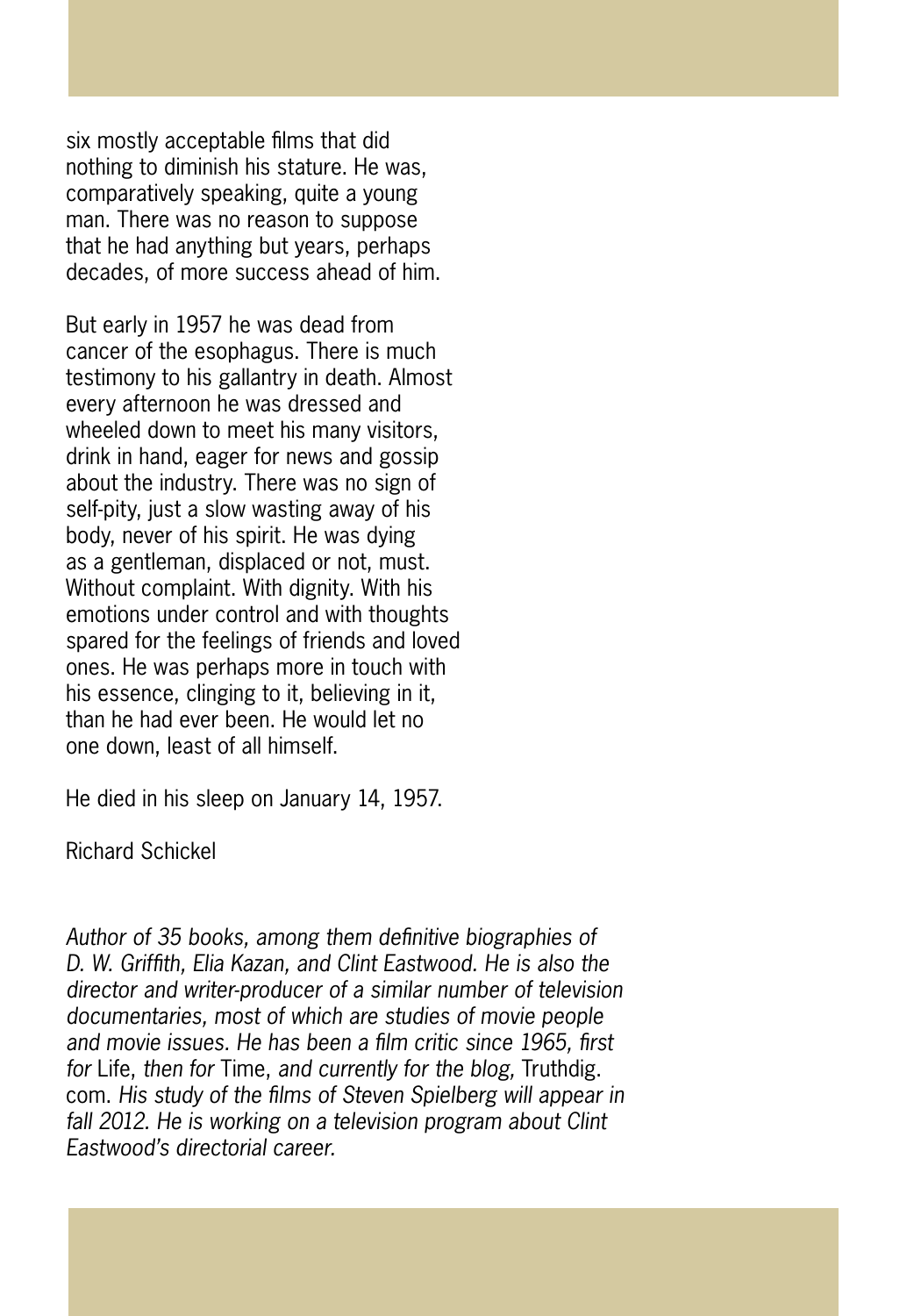#### WARNER BROS. THEATER PROJECT

Advisory Committee Members

Leith Adams, *Executive Director of Warner Bros. Corporate Archives* 

Jeffrey Baker, *Warner Home Video Executive Vice President and General Manager of Theatrical Catalog*

Susan Barocas, *Director, Washington Jewish Film Festival* 

Richard Barrios, *Film Historian and Author*

Ray Barry, *Director, AFI Silver Theatre and Cultural Center*

Amy Bartow-Melia, *Director, Department of Public Programs, NMAH*

Jeanine Basinger, *Film Historian and Author*

Carol Bidault*, Executive Director & Founder, Washington, DC Independent Film Festival (DCIFF)*

Melissa Bisagni, *Media Initiatives Program Manager, National Museum of the American Indian*

Dwight Blocker Bowers*, Director, Warner Bros. Theater Project and Curator of NMAH Entertainment History Collections*

Ian Cooke, *Public Programs Manager, National Portrait Gallery*

Jed Dietz, *Director of the Maryland Film Festival, President of the Producer's Club of Maryland*

Jean Picker Firstenberg, *President Emerita at American Film Institute*

Robert E. Flynn, *Vice President, Sales and Marketing, FORA.tv*

Howard Gantman, *Vice President, Corporate Communications, Motion Picture Association of America (MPAA)*

Bob Gazzale, *President and CEO, American Film Institute*

Tony Gittens, *Festival Director, Washington, DC International Film Festival*

Dorothy Green*, Project Manager, NMAH, Warner Bros. Theater Project*

Amy Henderson, *Historian, National Portrait Gallery*

Murray Horwitz, *NPR Film Commentator*

Melinda Machado, *Director, Office of Public Affairs, NMAH* 

Linda Harris Mehr, *Director, Margaret Herrick Library of Motion Picture Arts and Sciences*

Tom Nastick, *Public Program Producer, Office of Education and Public Programs, National Archives & Records Administration*

Konrad Ng, *Director of the Smithsonian Asian Pacific American Program*

Arthur Novell, *Executive Director Emeritus, The Jim Henson Legacy, CEO, Markham/Novell, Ltd.*